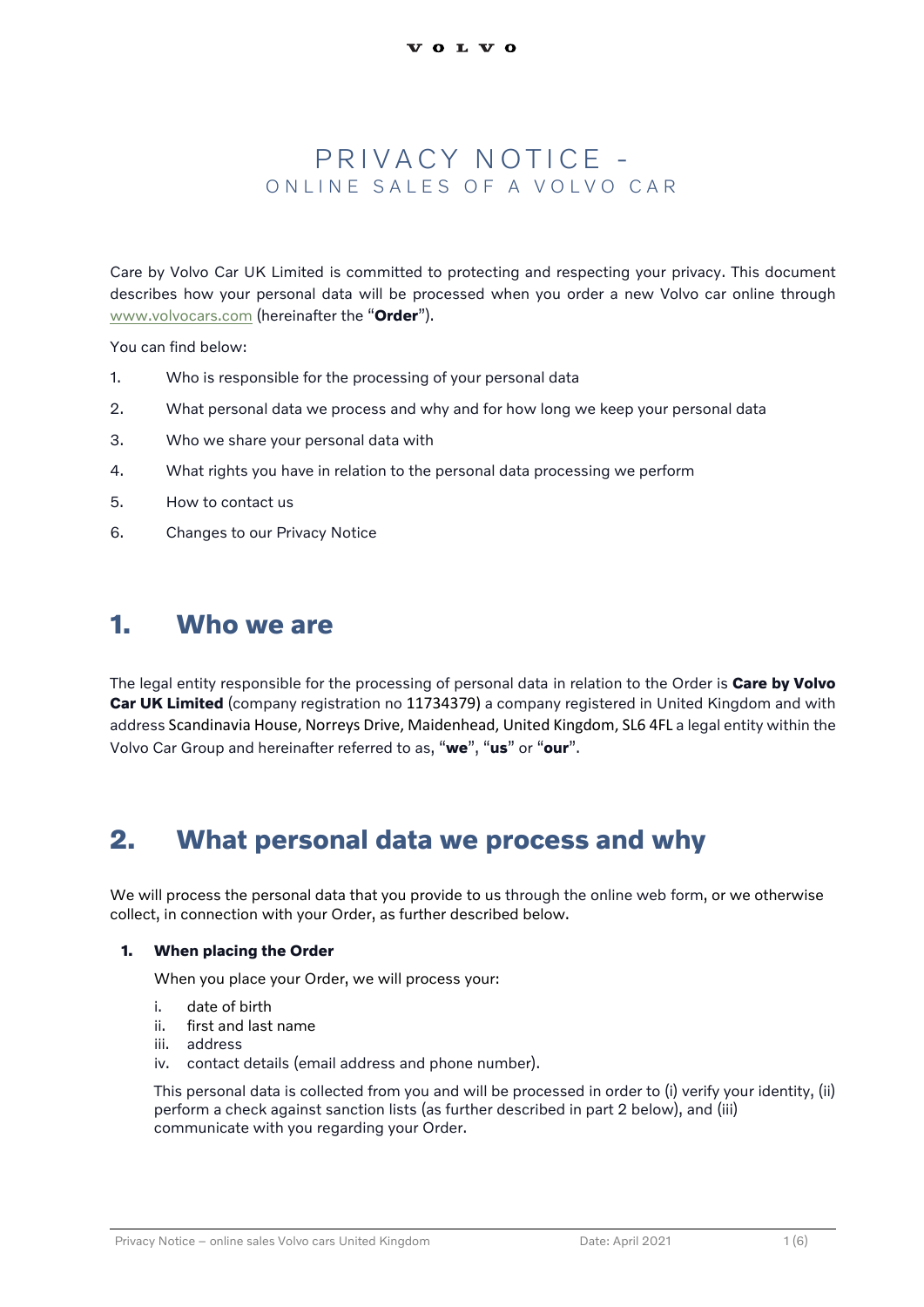The legal basis for the processing of your personal data in connection to (i) verify your identity and (ii) to perform a check against sanction lists is our legitimate interest in order to know who we are selling a car to and comply with our legal obligations

The legal basis for the processing of your personal data in connection with (iii) communicate with you regarding your Order is to fulfill our contractual obligationsconclude a sales contract with you and comply with our legal obligations

### *How long do we keep your personal data*

If you do not finalise the step where you pay the deposit your personal data mentioned above will be stored for thirty (30) days after you submitted the Order. We do this in order for you to be able to complete the Order and for us to assist you during this period.

#### *Payment of deposit*

If you choose to pay your deposit through credit card your personal data will be collected and processed by *Stripe Payments Europe, Ltd* ("Stripe"), a company incorporated under the laws of Ireland. Stripe will be the controller of such personal data collected through the credit card payment and you can view their privacy polic[y here.](https://stripe.com/gb/privacy)

#### **2. Performing a know your customer check against sanction lists**

When you submit the Order, we will prior to accepting and confirming your Order perform a check against the sanctions list imposed by the UN, UK and US. We will in connection therewith process your:

- i. date of birth
- ii. first and last name
- iii. address
- iv. a copy of valid driving licence or other valid ID in case required to finalise the check against the sanction lists.

The purpose of the processing is to perform a scanning against sanction lists imposed by the UN, UK and US to prevent fraud, money laundering and terrorist financine and to ascertain any potential customers that are Politically Exposed Persons The legal basis for this processing is our legitimate interest to know who we sell cars to and comply with the UK 2020 Money Laundering Regulations.

The performance of the know your customer check against sanction lists will be done by *Schufa Holding AG* ("Schufa"), a company incorporated under the laws of Germany. For that reason, we will share the above mentioned personal data with Schufa. Schufa is the controller of such personal data and personal data collected through the screening process and you can view their privacy policy [here.](https://www.schufa.de/en/data-privacy/)

#### *How long do we keep your personal data*

If we do not accept your Order we will store your personal data described above for twentyfour (24) months after we have declined your Order to be able to detect fraud attempts.

### **3. When your Order has been confirmed**

When you Order has been confirmed by us we will process your:

- i. date of birth
- ii. first and last name
- iii. contact details (address, email address and phone number)
- iv. Volvo ID
- v. Volvo customer number
- vi. vehicle identification number (VIN) and registration number of the car
- vii. bank account details, if you have provided them to us in relation to a withdrawal of your contract and/or return of your car.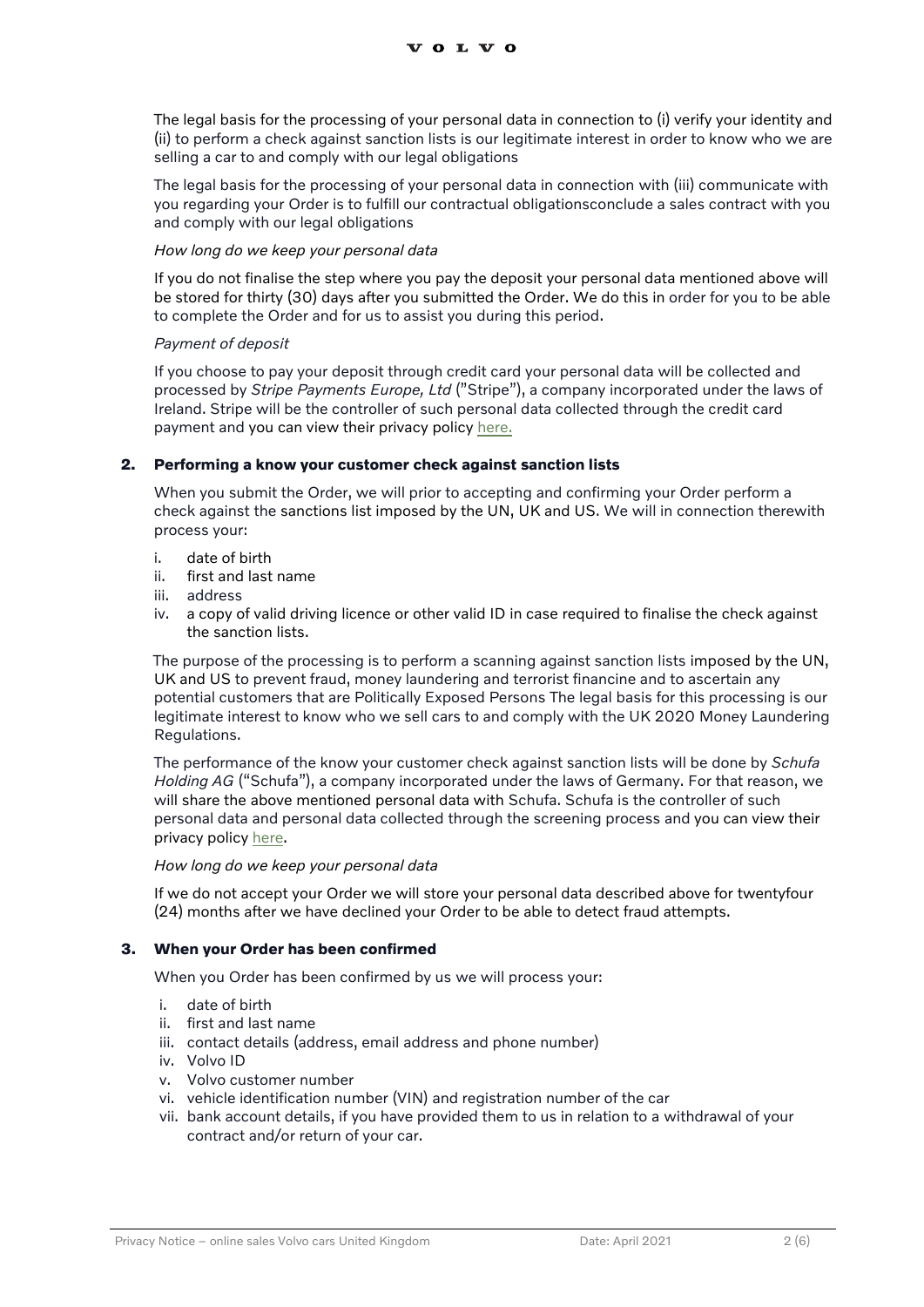The purpose of the processing is to be able to (i) administer your Order, (ii) provide payment instructions, (iii) communicate regarding delivery of the car and to administrate the handover of the car (iv) administrate the registration of the car in the national vehicle register, and (v) recognise you as a recurrent customer and thus enhance your user/Volvo experience. The legal basis for this processing is to fulfill the Order/sales contract with you.

We will also process the aforementioned personal data to be able to communicate with you regarding potential car recalls. The legal basis for such processing is to comply with a legal obligation.

We will share your personal data with the following processors, which are limited by contract in their ability to use your personal data for any purpose other than to provide services to us in compliance with each respective data processing agreement in place:

- *Volvo Car UK Limited* (and its sub processors) financial services such as invoicing and refunds
- *Care by Volvo Car AB* (and its sub processors) services in relation to administration of the Order
- *Appointed authorised Volvo retailer(s)* (and its sub processors) for (i) communication and administration of the handover of the car (ii) registration of the car in the national vehicle register, and (iii) administration in relation to a withdrawal of contract.

Personal data (such as first and last name, contact details and VIN of the car) will also be shared with the Driver and Vehicle Licensing Agencyto register the car in the national vehicle register. Driver and Vehicle Licensing Agency is the controller of such personal data and you can view their privacy policy [here](https://www.gov.uk/help/privacy-notice) .

#### *How long do we keep your personal data*

Your personal data connected to your acquisition of the car will be kept for five (5) years from the date you cease to be a registered owner or driver of a Volvo car, assuming this date becomes known to us, unless we are legally obliged to keep the data for a longer period of time.

### **4. If you place an Order as a business customer**

If you place an Order on behalf of a legal entity, we will process your:

- i. Date of Birth
- ii. first and last name
- iii. contact details (email address and phone number, home address).

This personal data is collected from you when placing the Order on behalf of the legal entity and will be processed in order to (i) verify you as an authorized person to sign on behalf of the legal entity, (ii) administer your Order, (iii) provide payment instructions, and (iv) communicate regarding delivery of the car and to administrate the handover of the car. The legal basis for this processing is to conclude and fulfill the Order/sales contract with you.

We will also process the aforementioned personal data to be able to communicate with you regarding potential car recalls. The legal basis for such processing is to comply with a legal obligation.

We will share your personal data with the following processors, which are limited by contract in their ability to use your personal data for any purpose other than to provide services to us in compliance with each respective data processing agreement in place:

- *Volvo Car UK Limited* (and its sub processors) financial services such as invoicing and refunds
- *Appointed authorised Volvo retailer(s)* (and its sub processors) for (i) communication and administration of the handover of the car (ii) registration of the car in the national vehicle register, and (iii) activation of the car insurance (if applicable).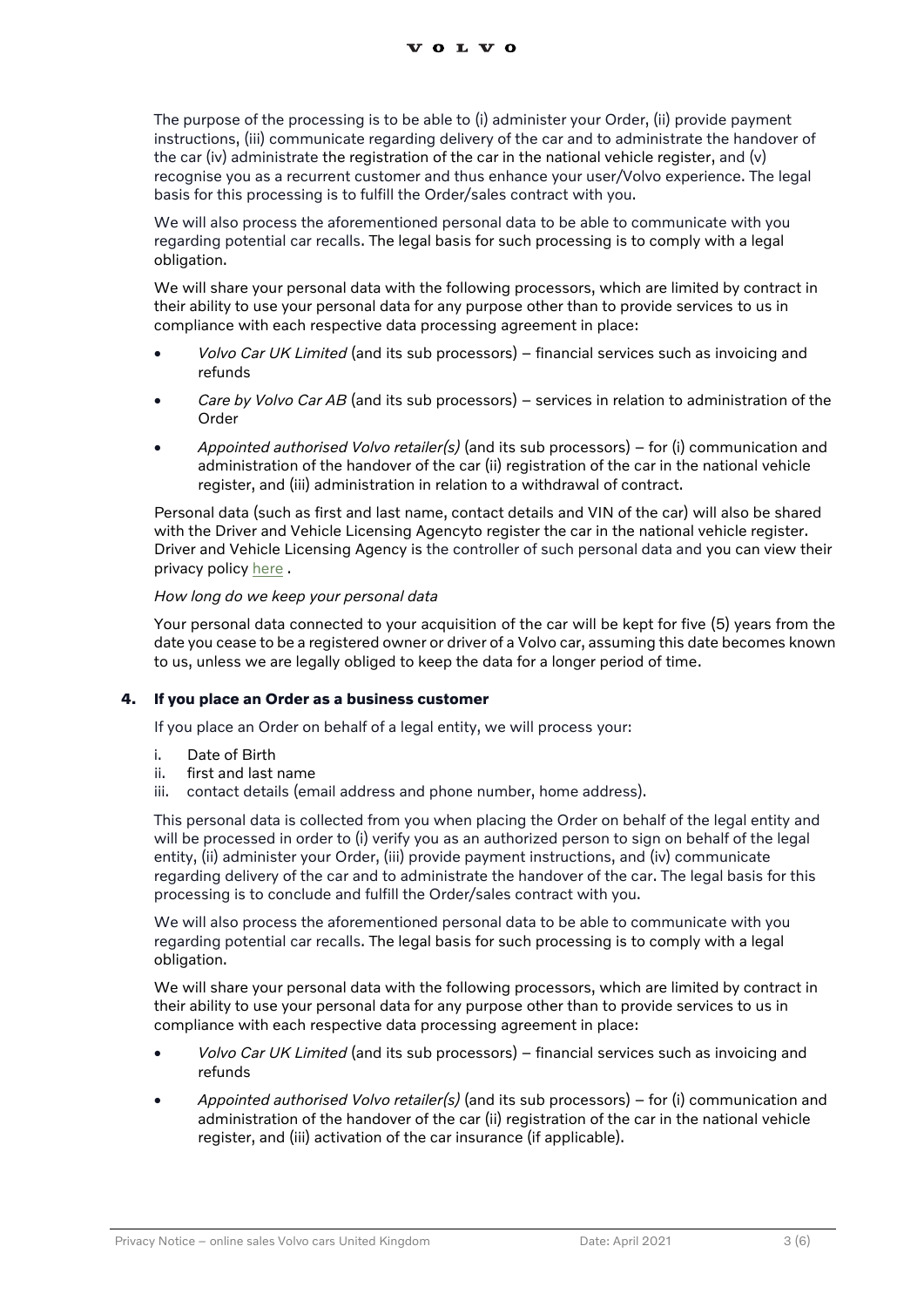#### *How long do we keep your personal data*

The personal data connected to your acquisition of the car will be kept for five (5) years from the date you cease to be a registered driver of a Volvo car, assuming this date becomes known to us, unless we are legally obliged to keep the data for a longer period of time.

#### **5. Provision of services under Volvo service programme**

Your car comes with a Volvo service programme. We will in connection therewith process your:

- i. date of birth
- ii. first and last name
- iii. contact details (address, email address and phone number)
- iv. Volvo ID
- v. Volvo customer number
- vi. vehicle identification number (VIN) and registration number of the car
- vii. service status of components in the car (this kind of data is related to the car VIN and may therefore be connected to you).

The purpose for the processing is (i) to be able to communicate with you on upcoming services and/or updates related to the services during the Volvo service programme and (ii) to be able to, in relation to service status of components in the car, assess the status of the car and, if and when needed, initiate maintenance procedures. We will also save the maintenance history of the car to be able to better plan the car's future maintenance schedule. The legal basis for this processing is to fulfill the contract regarding the Volvo service programme.

We will share your personal data with the authorised Volvo repairer(s) (and its sub-processors) you choose for each occasion for the purpose of providing the service under the Volvo service programme. The chosen authorised Volvo repairer is limited by contract in their ability to use your personal data for any purpose other than to provide services to us in compliance with the data processing agreement in place.

#### *How long do we keep your personal data*

We will retain your personal data in connection with the Volvo service programme for four (4) years from the date the service to your car was provided or until the warranty related to your car has expired.

# **3. Who we share your personal data with**

In addition to the processors mentioned under Section 2 above, we will share your personal data with the following third parties acting as our processors:

- Volvo Car Corporation (and its sub-processors) provision of services such as customer care and planning of car maintenance services, the web-page platform and IT-systems for business support and data storage
- IT-suppliers (and their sub-processors) for provisions of general business support systems and data hosting, such as:
	- o Salesforce UK Limited (and its sub-processors) CRM system and data hosting
	- o Adobe Systems Software Ireland Limited (and its sub-processors) electronic signatures and data hosting
	- o SAP Svenska AB (and its sub-processors)– ERP business system and data hosting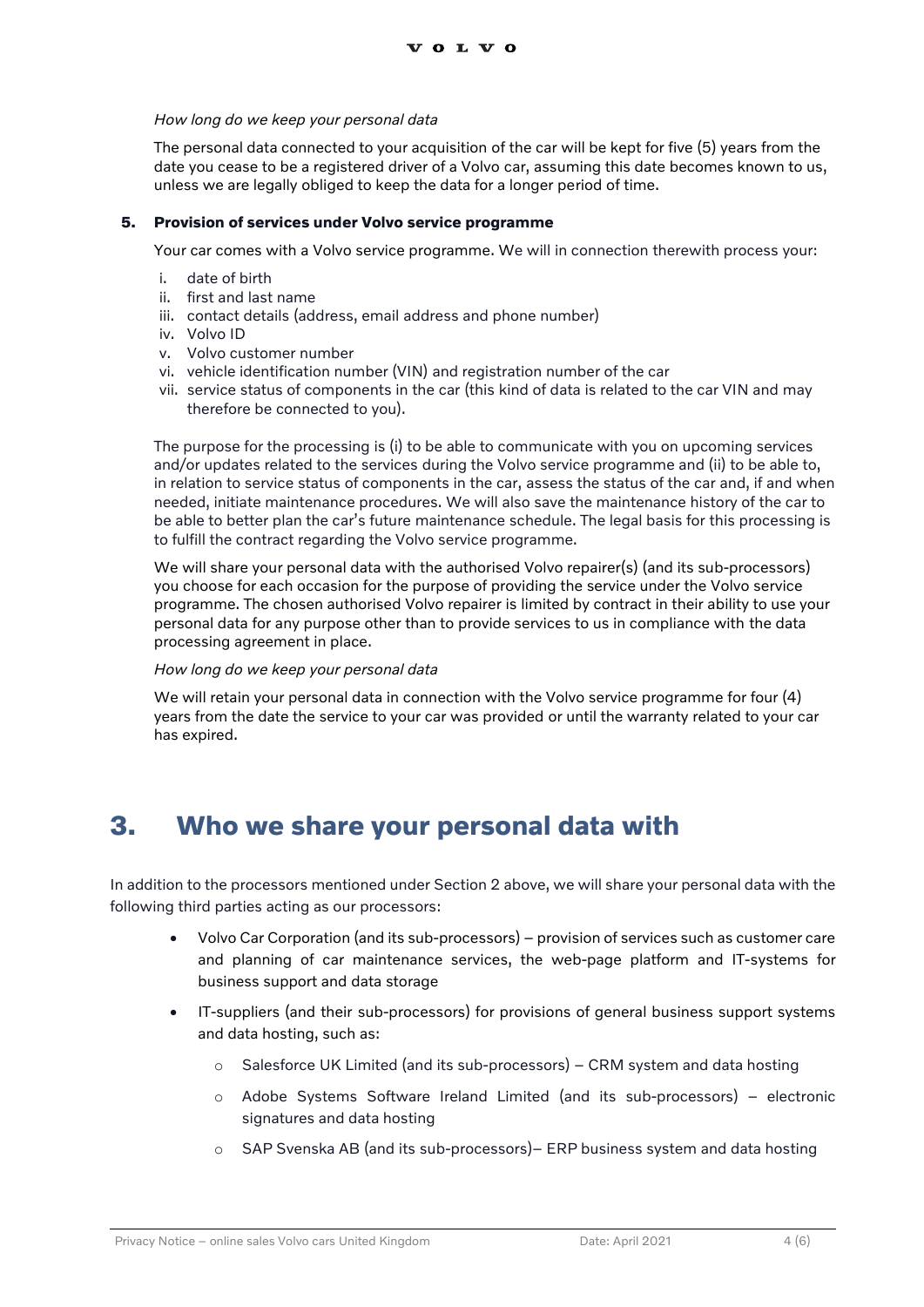- o Fair Isaac Services Limited (and its sub-processors) data hosting
- Our legal advisors and similar professional consultants for the purpose of supporting, providing advice and representing us in relation to claims and/or court proceedings.
- We may also disclose your personal data if required by law or upon request from governmental authorities.

We have entered into data processing agreement with each processor who is limited by contract in their ability to use your personal data for any purpose other than to provide services for us. Each processor has an obligation to keep the information confidential and only process the personal data in compliance with the data processing agreement in place.

Your personal data may be transferred to a country outside the European Economic Area (including the United Kingdom). If so, such transfer will be based on the standard contractual clauses approved by the EU Commission. The general text of the standard contractual clauses used can be found in various languages on the homepage of the EU Commission:

[https://eur-lex.europa.eu/legal-content/EN/TXT/?uri=CELEX:32010D0087.](https://eur-lex.europa.eu/legal-content/EN/TXT/?uri=CELEX:32010D0087)

Please contact us (in accordance with section five below) if you have any questions in relation to the transfer of your personal data outside the European Economic Area (including the United Kingdom).

# **4. Your rights in relation to the personal data processing we perform**

You have specific legal rights granted by the General Data Protection Regulation relating to the personal data we process about you. You can withdraw your consent or object to our processing of your data, access the data we hold about you, ask for rectification or restriction of your data, request to have your data ported to another entity, request that we delete your data, and finally you can file a complaint with a data protection supervisory authority.

Details about your rights – what they mean, when and how you can exercise them – can be found in our [Customer Privacy Policy.](https://www.volvocars.com/uk/support/article/privacy-customer-privacy-policy)

# **5. Contact information**

In order to exercise your rights under section five above, please use this [web form.](https://www.volvocars.com/uk/subject-rights-request) If you have any other questions regarding the subject matter of personal data protection, you can contact us at the following contact details:

### **Care by Volvo Car UK Limited**

Post address: Scandinavia House, Norreys Drive, Maidenhead SL6 4FL

E-mail address[: carebyvolvo-uk@volvocars.com](mailto:carebyvolvo-uk@volvocars.com)